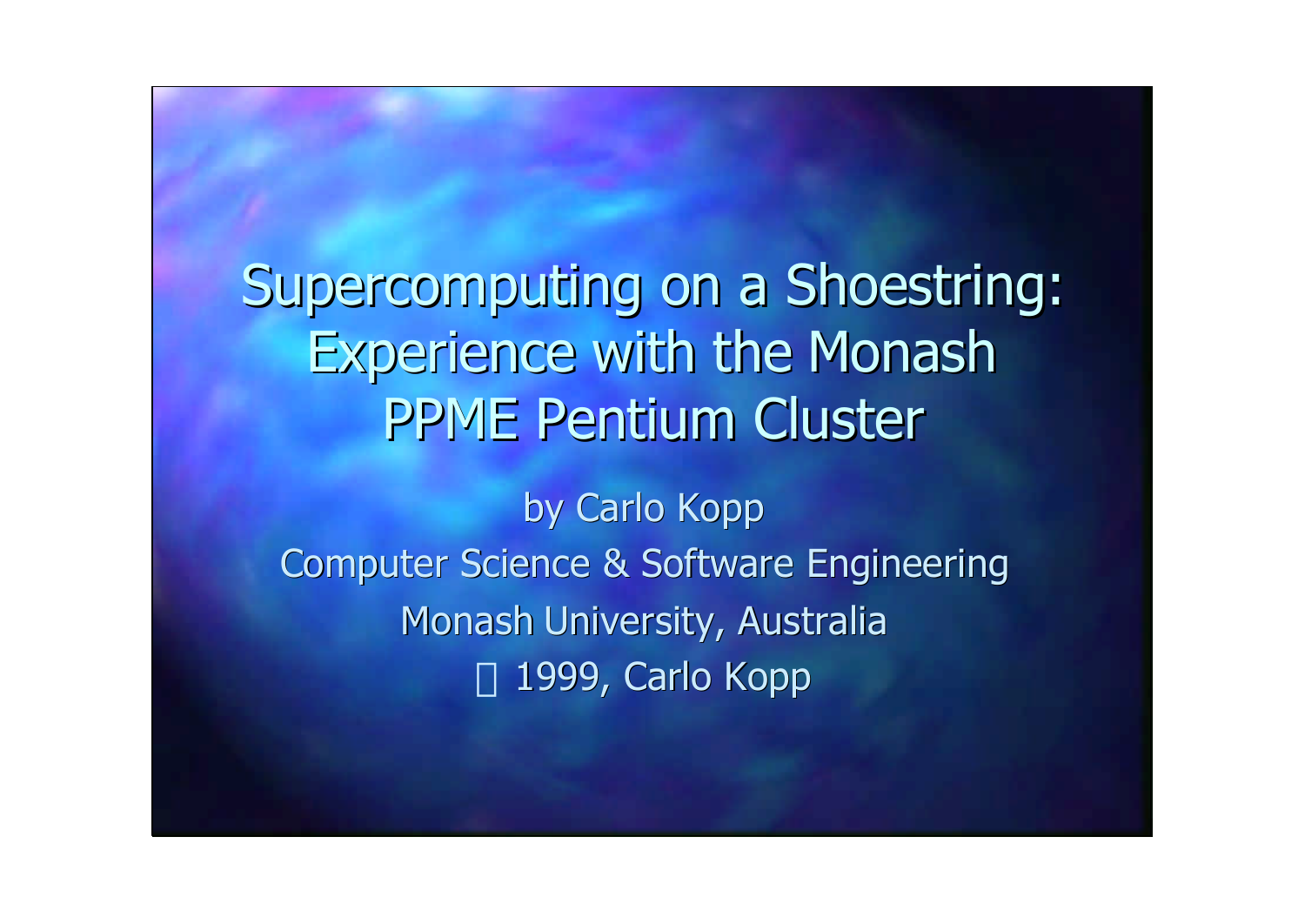## Introduction:

**n** Clusters of low cost commodity machines are a viable alternative for many high performance computing applications.

- **n** In 1998 Monash CSSE commissioned the PPME Pentium Cluster for the purpose of running large parametric simulations.
- **n This presentation discusses background** issues, and some of the experience acquired in porting and running large simulations on this system.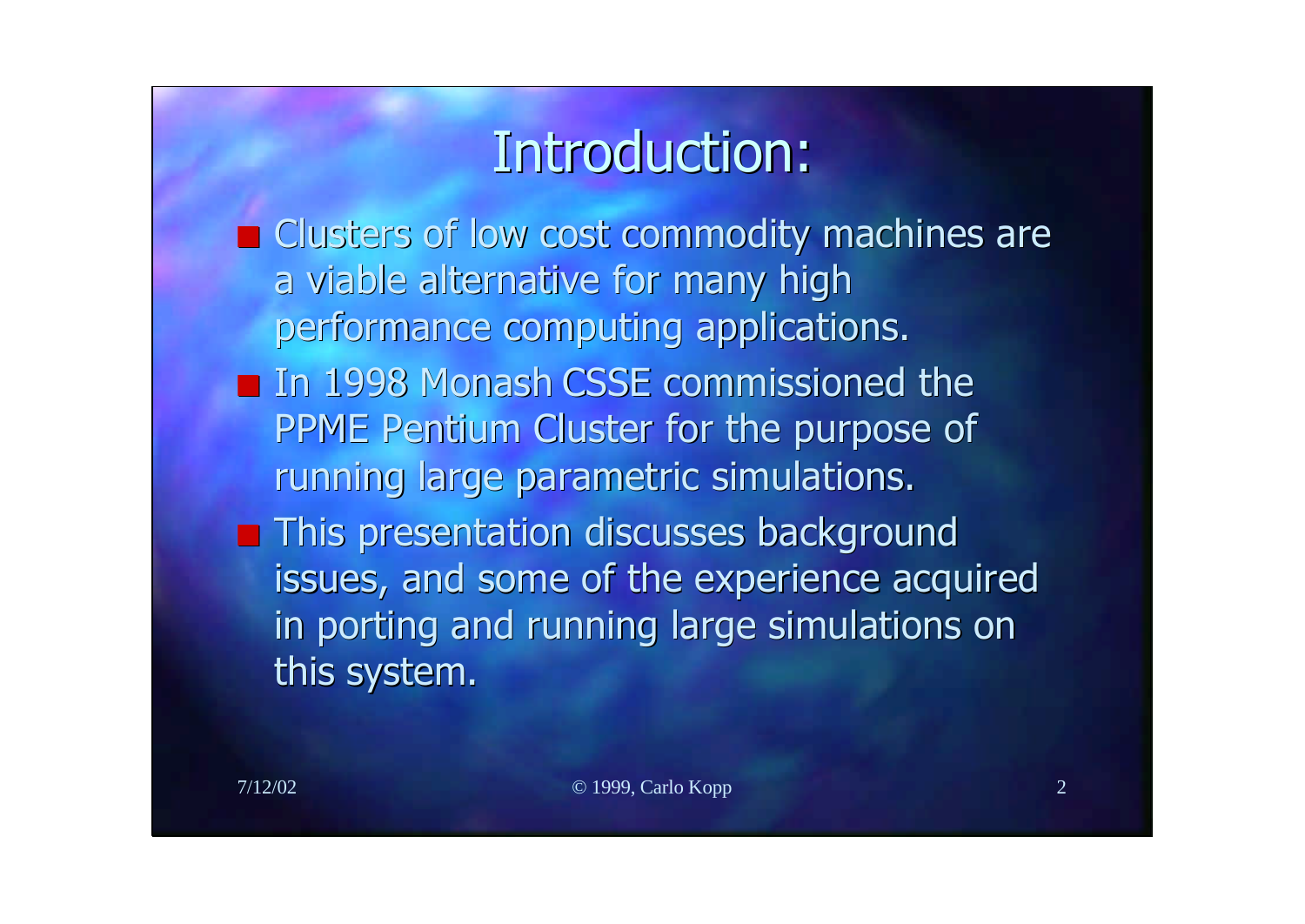## Supercomputer Limitations:

**n** Very expensive, unaffordable for small or medium sized research projects. **n High performance usually results from** specialised vector processing hardware. **n Performance on jobs which do not vectorise** efficiently can be mediocre and uncompetitive against cheaper machines.  $\blacksquare$  What are the alternatives ?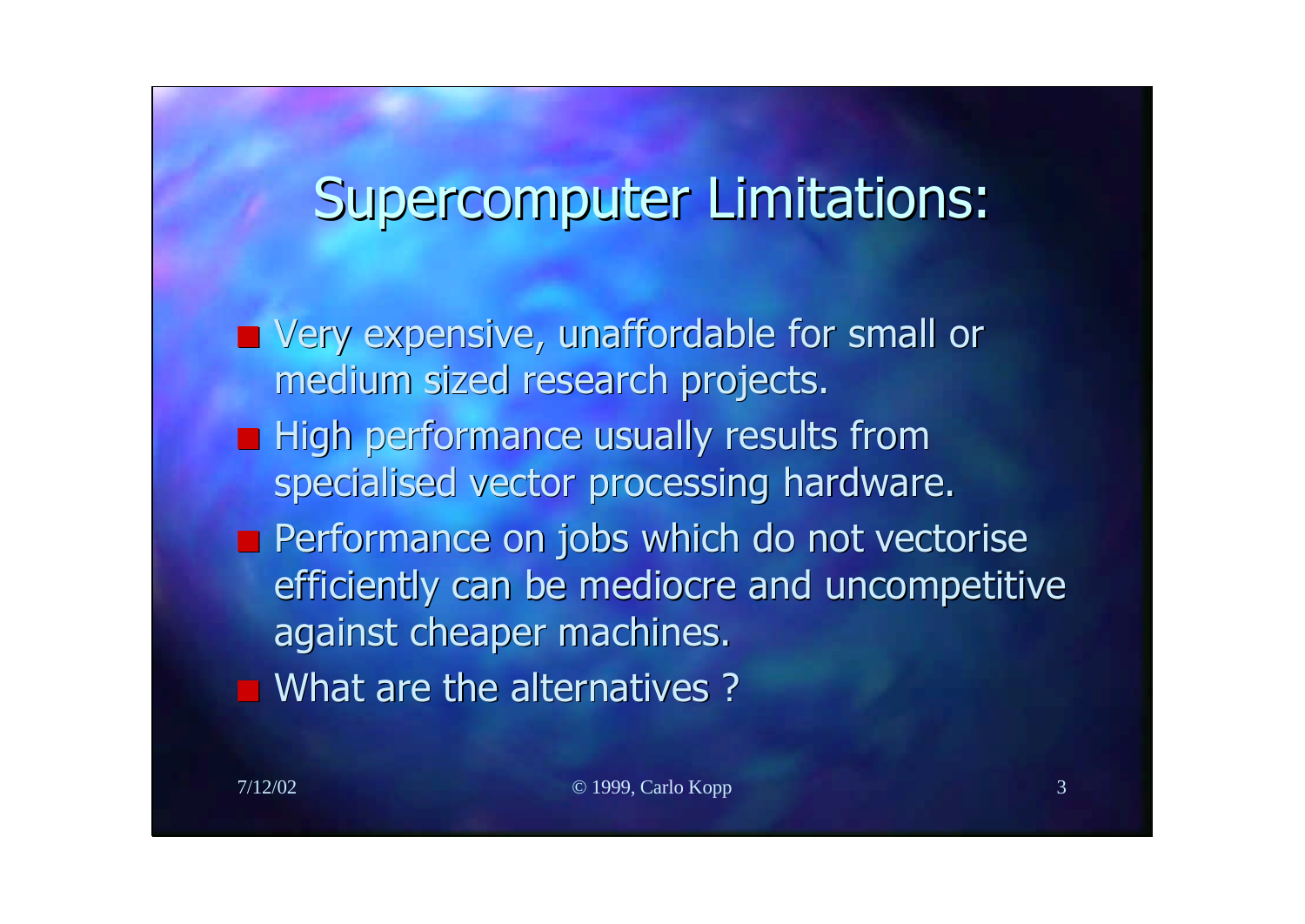## COW, NOW, PoPC:

■ COW - Cluster of Workstations n NOW - Network of Workstations **n** PoPC - Pile of PCs **n** Utilise inexpensive commodity processor and high speed switch hardware. ■ Aggregate CPU cycles and RAM size can be competitive against supercomputer category machines.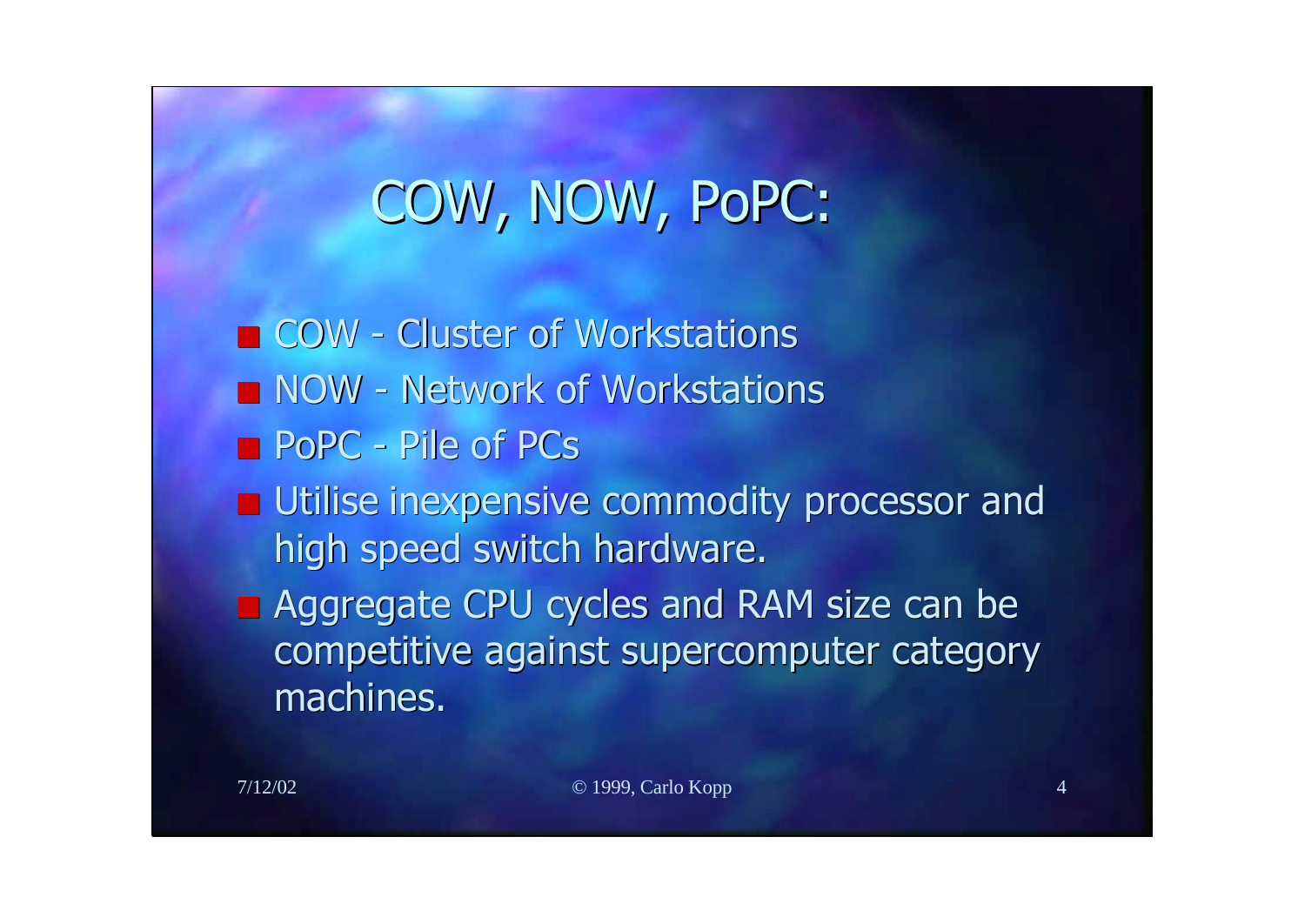#### How to Parallelise ?

**n** Parallelising/vectorising compilers. ■ Code the application from the outset for distributed processing on COW/NOW/POPC. **n** Utilise parametric processing tools.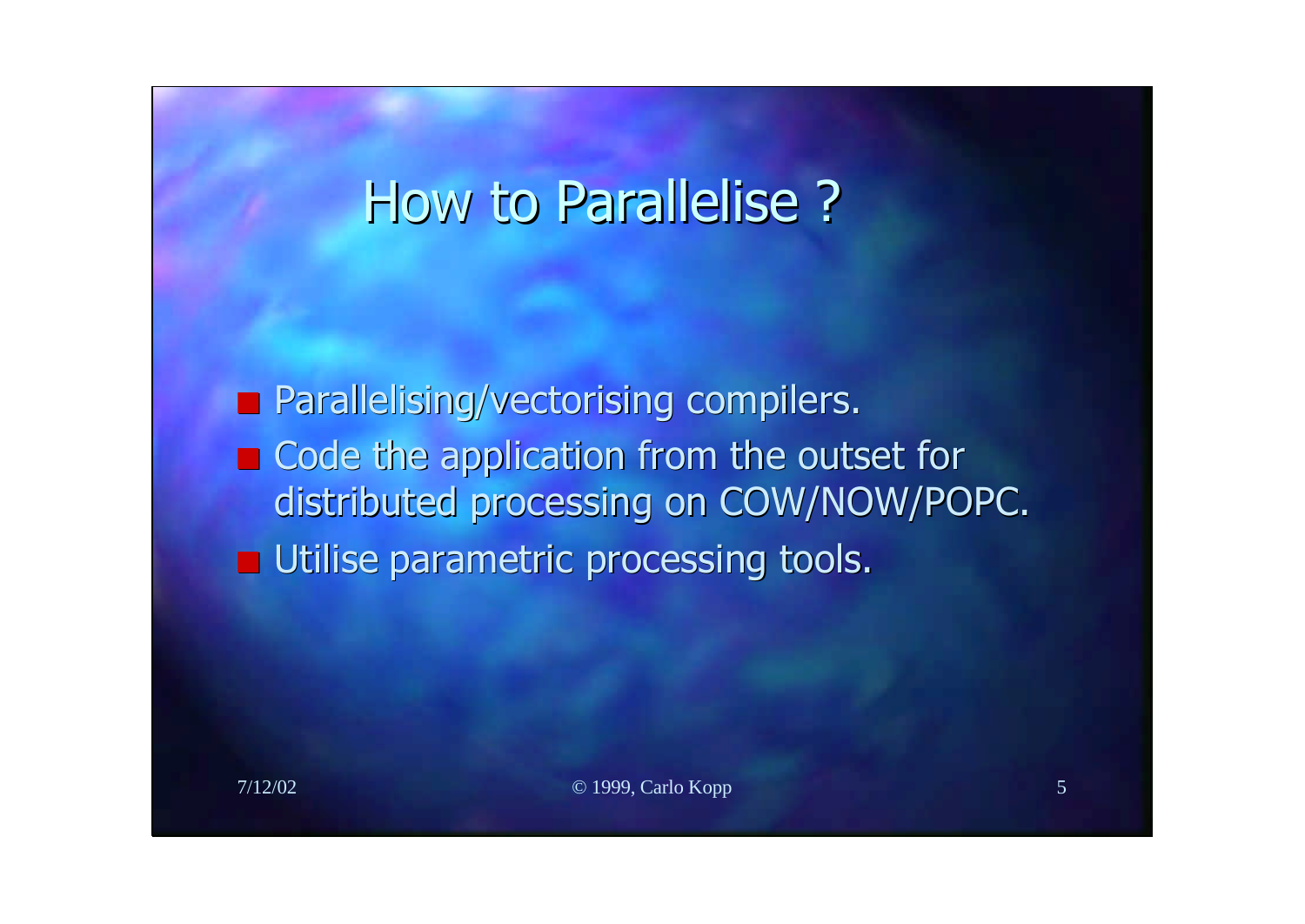## Parametric Computing:

- **n** Suitable for problems where a single program must be executed repeatedly with different initial conditions.
- **n** Each CPU in the COW/NOW/PoPC runs an instance of the program with a different set of initial conditions.
- **n** Sequential execution on a single very fast CPU replaced by parallel execution on many not so fast CPUs.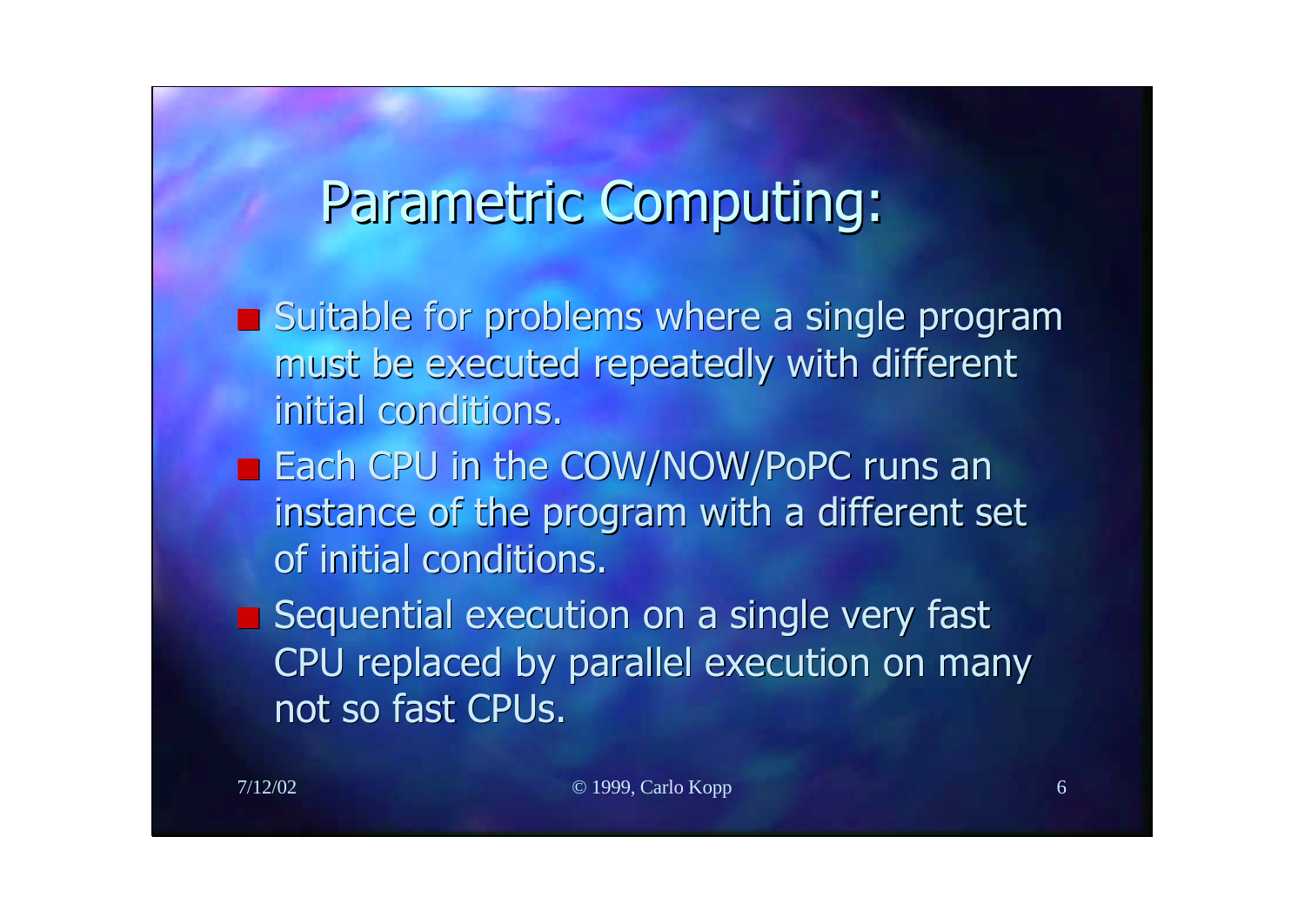### Activetools Clustor:

- **n** Developed from the Nimrod parametric processing tool.
- **n** Commercialised in the United States.
- **n Ported to Intel/Linux, SPARC/Solaris, MIPS/Irix,** PowerPC/AIX, HP-PA/HPUX, Alpha/DU, Intel/NT.
- Root node emulates a gaggle of "robot users" who each execute a job on a client node, each job has unique runtime parameters.
	- Transparently parametrises command line or file arguments at job runtime.

7/12/02 © 1999, Carlo Kopp 7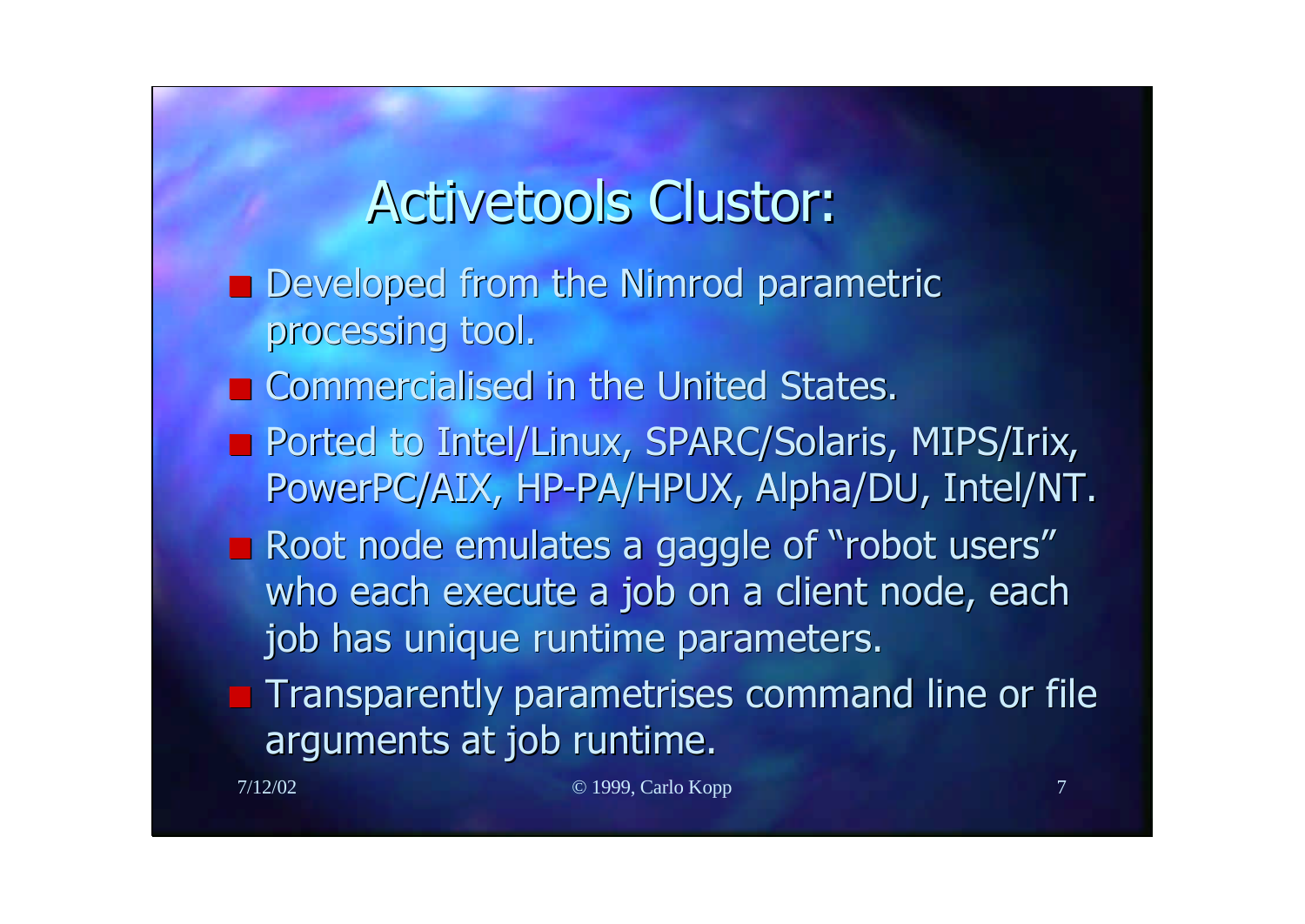## Monash PPME Cluster: **n Parallel Parametric Modelling Engine** n Initially set up August 1998 at Clayton CSSE  $\blacksquare$  1 x dual 333 MHz P-II root node (Linux), 10 x dual 333 MHz P-II client nodes (Linux/NT). **n Upgraded early 1999 with 4 x dual 500 MHz** P-III client nodes.  $\Box$  Linked to Caulfield cluster with 16 x dual 350 MHz P-III client nodes. **n** Currently 60 x Pentium CPUs, 5.8 GB RAM, 180 GB Disk, 2 x 100 Mbit/s switches.

7/12/02 © 1999, Carlo Kopp 8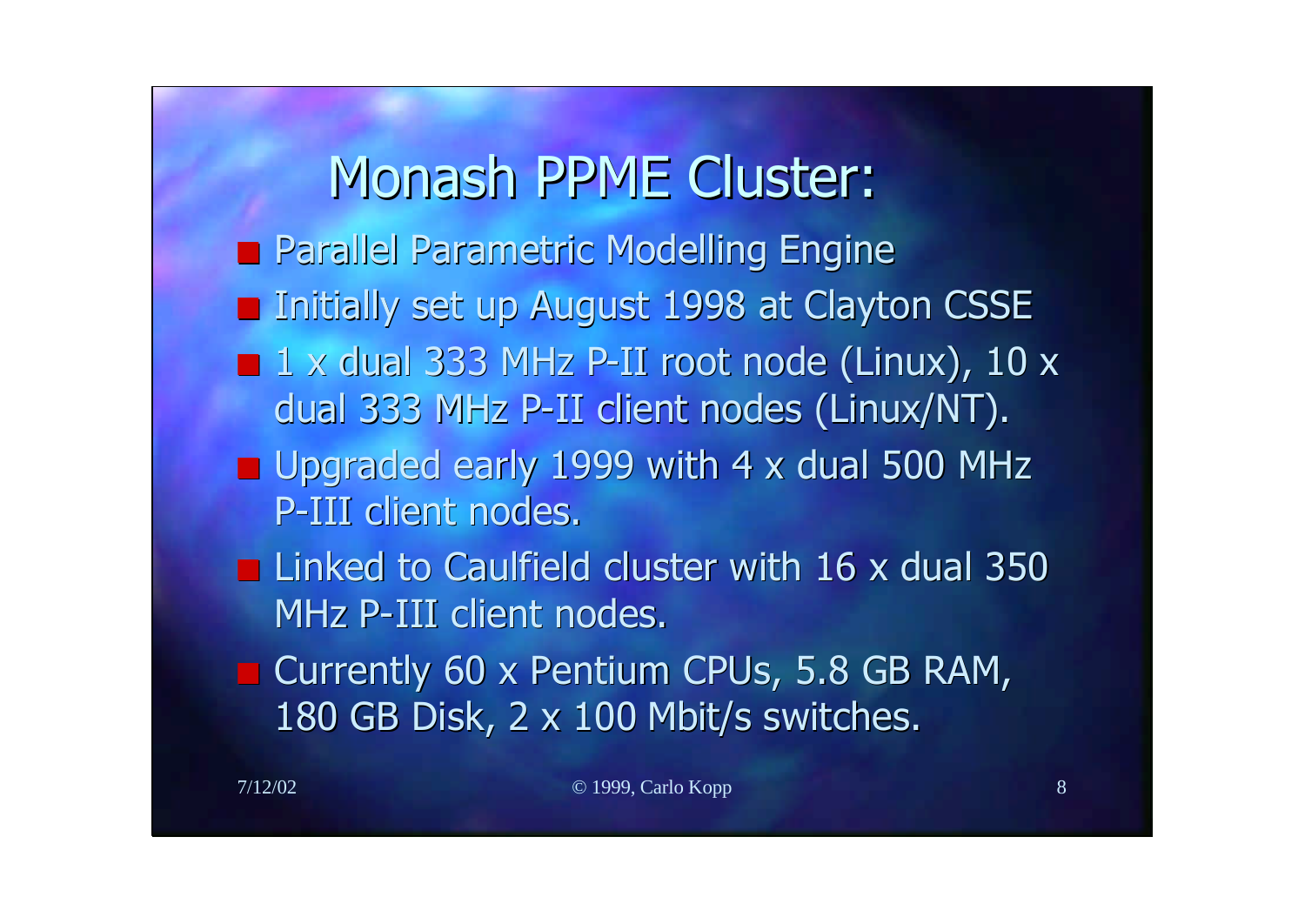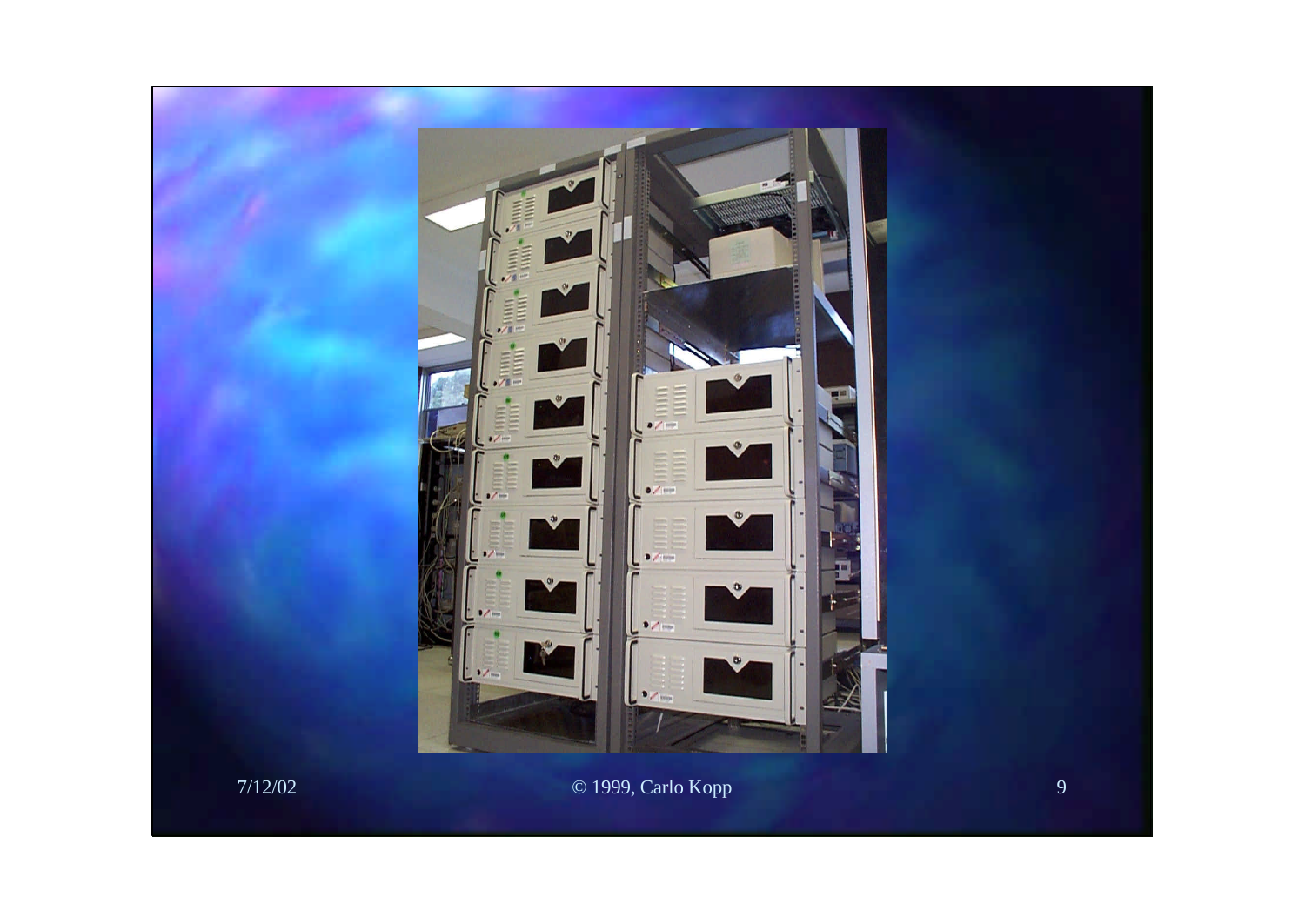## Simulation Problem:

- **n** Ad Hoc Mobile Networks with thousands of nodes.
- **n Need to explore acheivable network** performance at different microwave frequencies, under different weather conditions.

**n Must consider local tropospheric refraction** and propagation impairments.

Must analyse global network performance.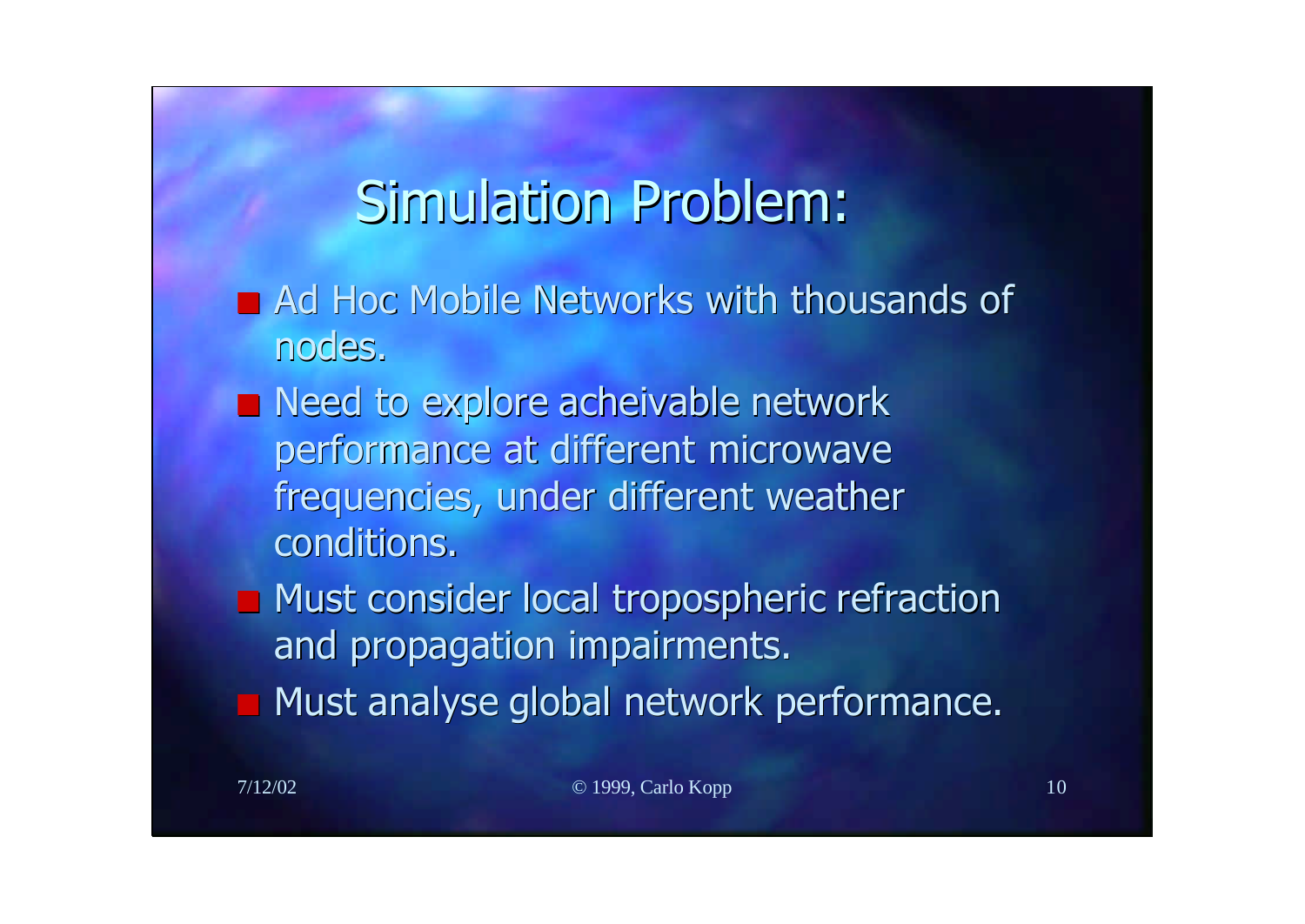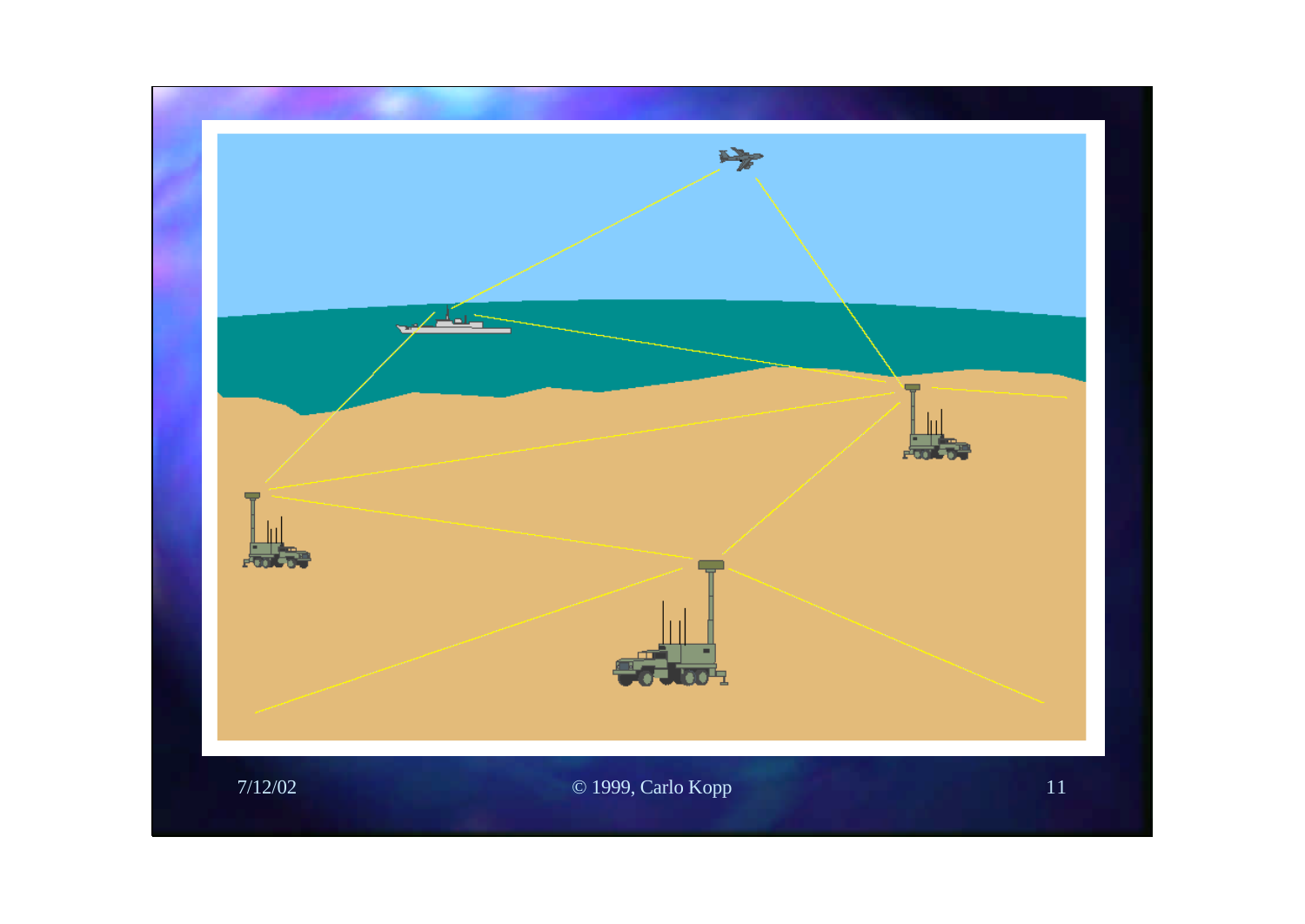#### Problem Issues:

 $\blacksquare$  Total number of simulations  $\sim 1000$  $\blacksquare$  Each simulation has up to 5 initial conditions.  $\blacksquare$  Each simulation job ~8-72 hrs on P-II/III **n Managing simulation activity is difficult.** ■ Sorting results and postprocessing difficult. **n Classical parametric computing problem.**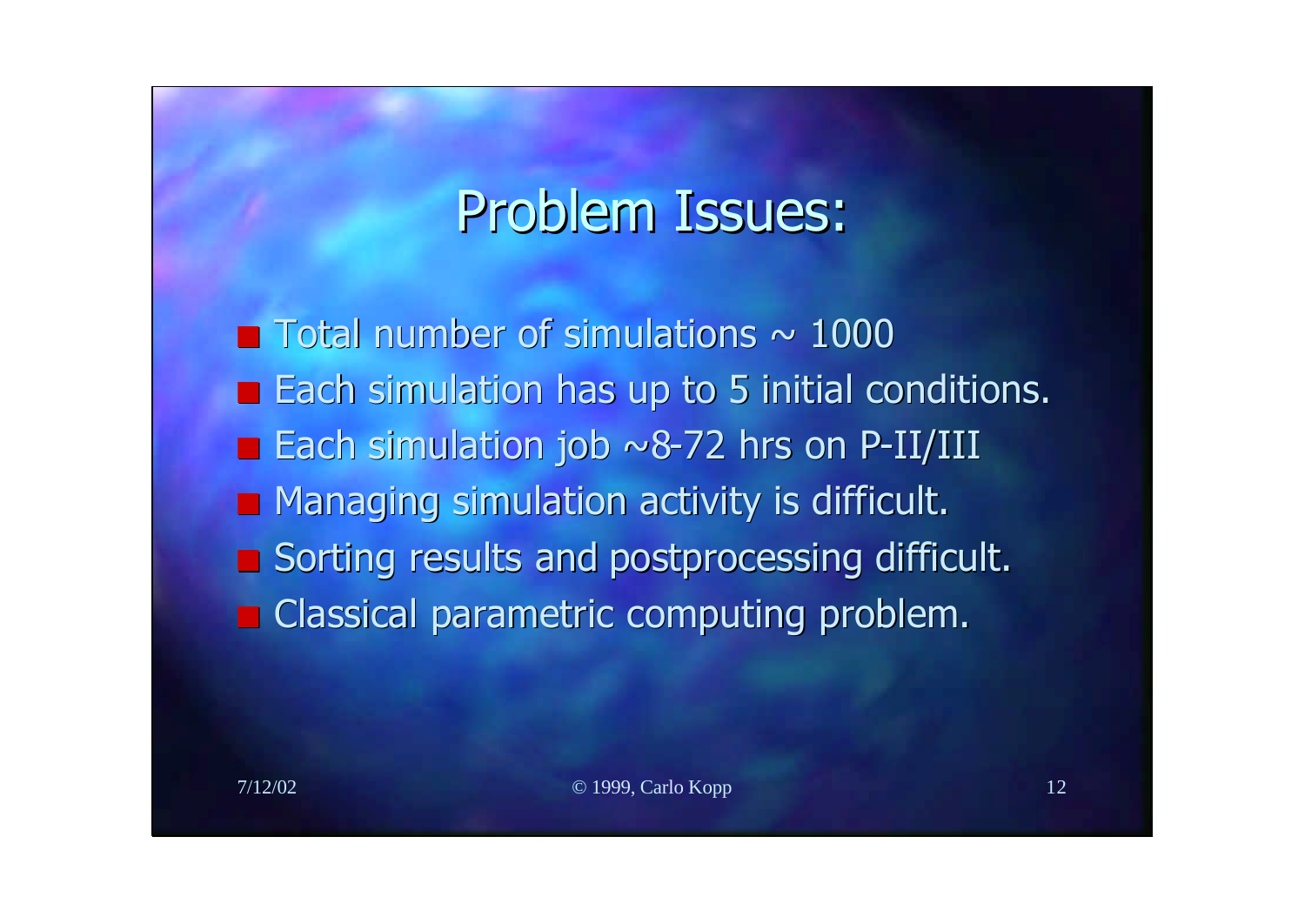## Adaptation to Clustor:

- **n** Disable X11 activity display for client nodes.
- **n** Port code form FreeBSD/Irix versions to Linux.
- **n Regression test and validate simulation** results on Linux.
- **n Incorporate journalling and restart facilities.**
- Write and debug Clustor "Plan Scripts".
- $\blacksquare$  Set up directories for results.
- **n** Map out parameter space for simulations.
- **n** Test runs to debug and validate operation.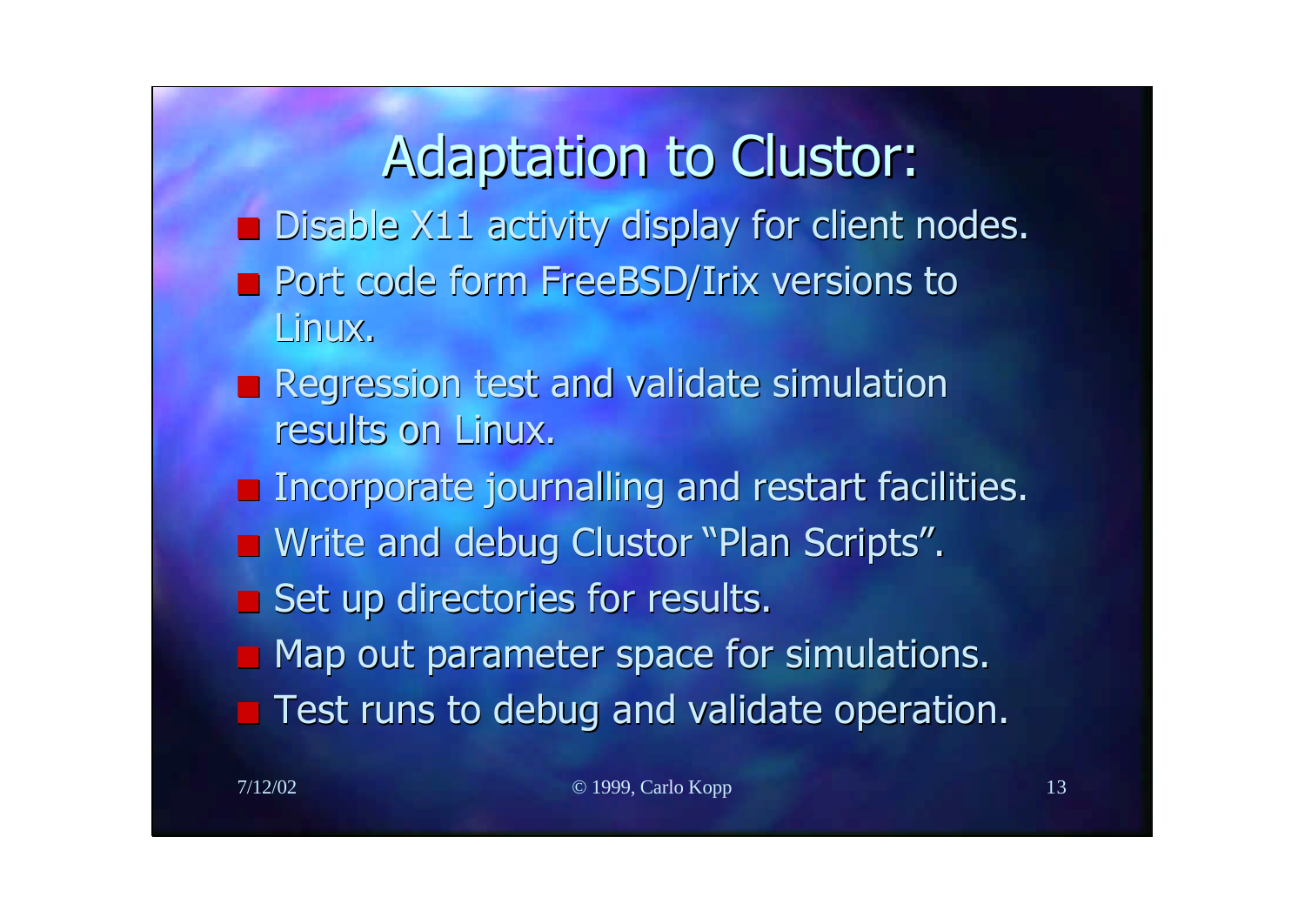### Hardware Issues:

Root and Client node hardware reliability must be very high. **n Client node swap space sizing. n Client node memory sizing to preclude** swapping. **n** Hardware must be stable.  $\blacksquare$  Network must be stable.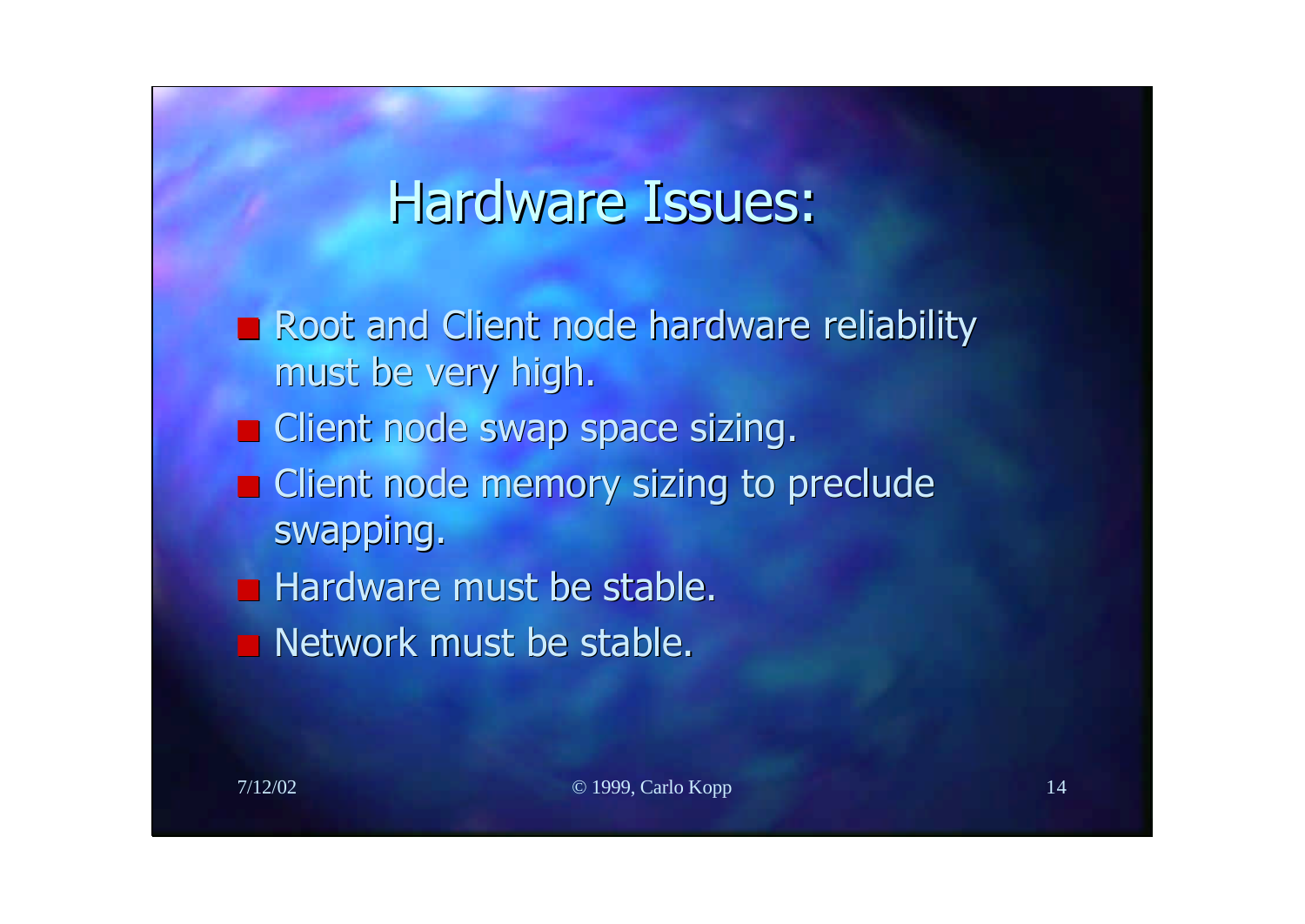## Operating System Issues:

- **n Red Hat Linux reliability and stability not** sufficient for the root node, although adequate for client nodes.
- **n NFS and TCP/IP stack integrity was the** biggest source of difficulty, proved to be unreliable under heavy I/O load.
- $\blacksquare$  The root node's operating system is the single point of failure for the whole cluster and it must have exceptional reliability and integrity.
- **n** TurboLinux more suitable for root node OS.

7/12/02 © 1999, Carlo Kopp 15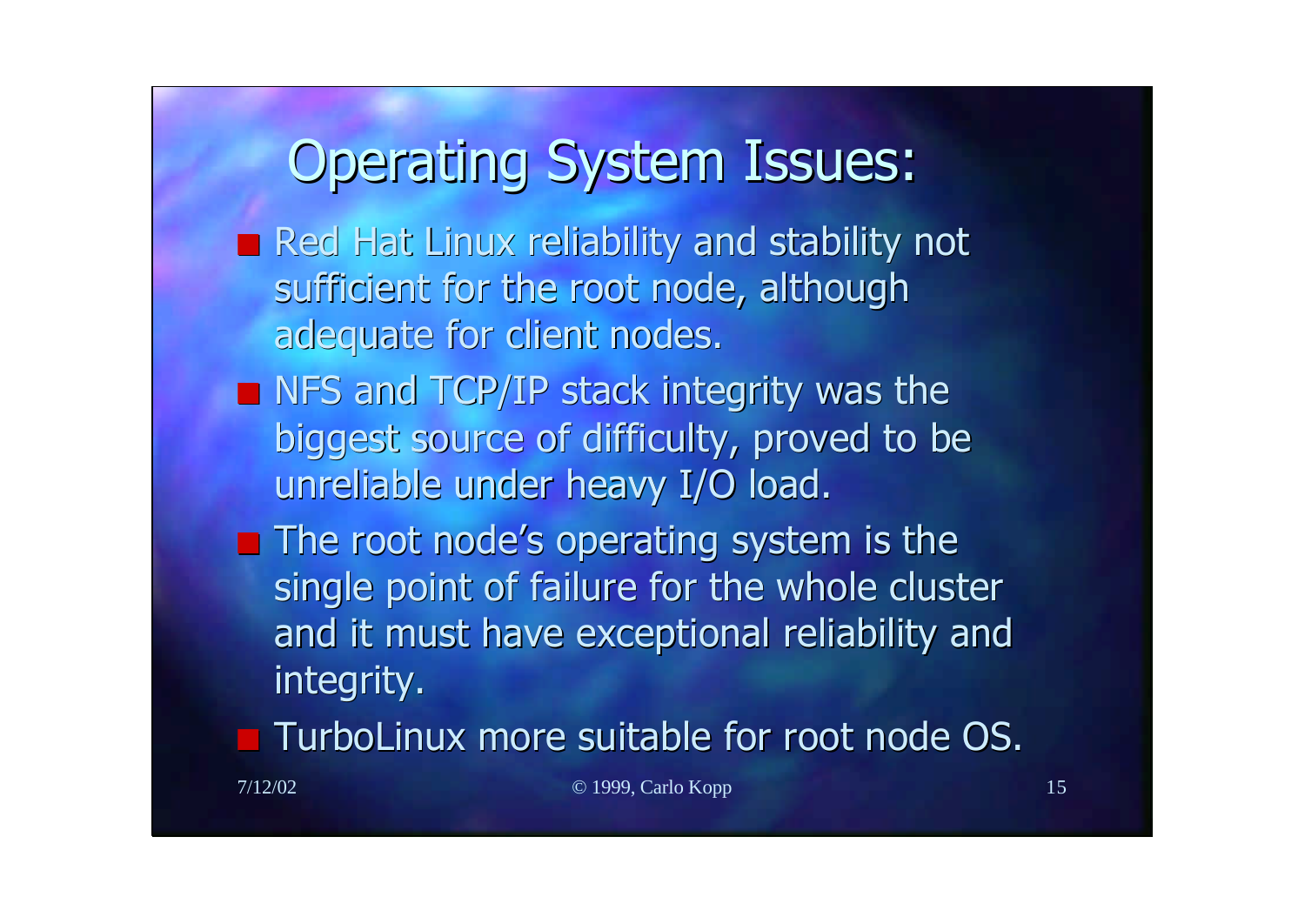## Managing Multiuser Loads:

- **n** Clustor imposes limits on the number of jobs per user per client node.
- **n** Clustor imposes limits on the total number of jobs per client node.
- **n With many contending users, large jobs** tended to displace small jobs, penalising light users -> "Cluster Hogging".
- **n Monash developed a background scheduler** scheme using the Unix nice facility.
- **n** Jobs are periodically reniced by cumulative run time to favour shorter running jobs.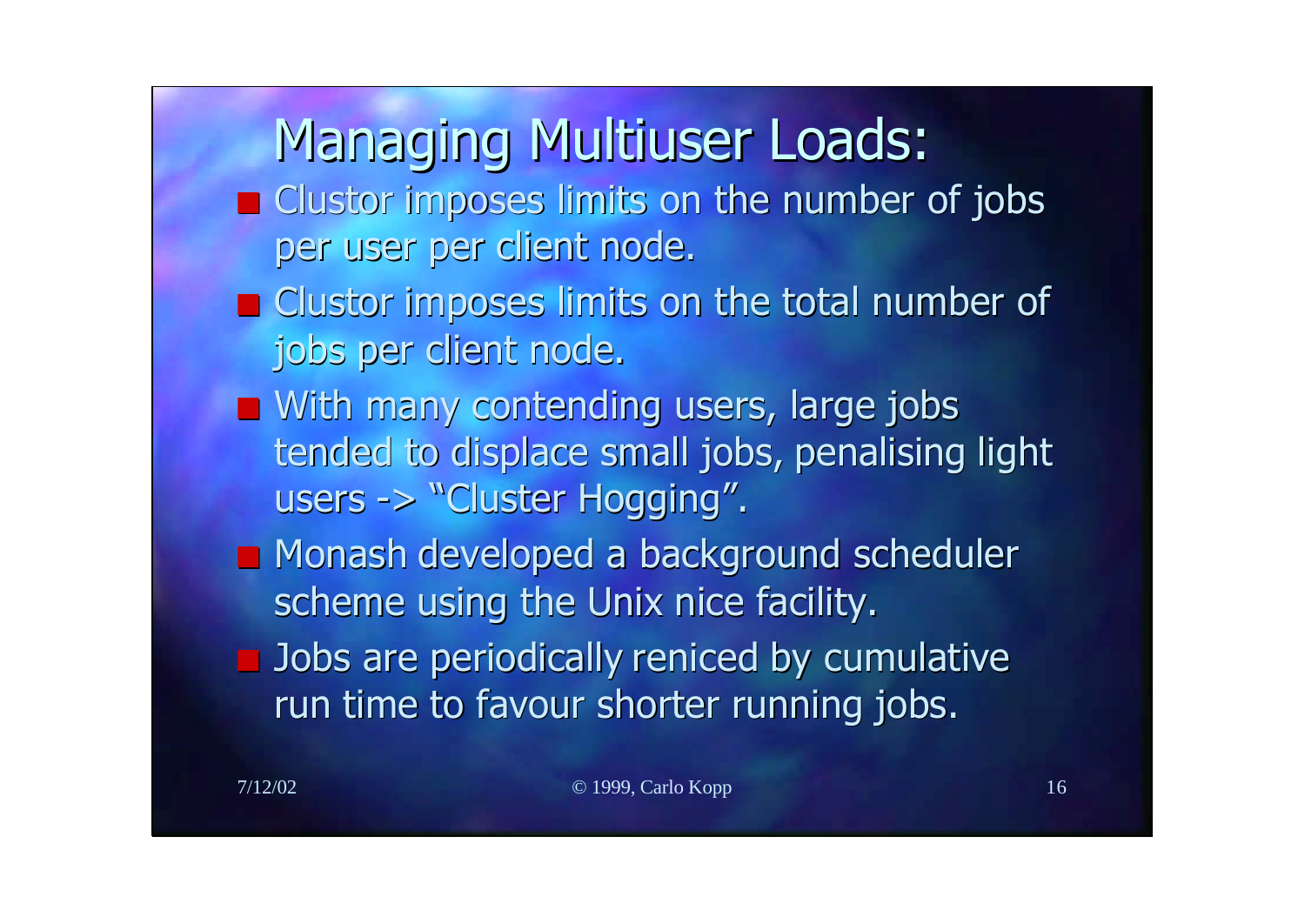## Simulation Strategy:

**n** Split the parameter space into blocks to avoid runs which last longer than 1-2 weeks. **n** Use cluster toolset to regenerate runs after crashes.

- **n Ensure results are properly organised to avoid** redundant job execution.
- $\blacksquare$  Maintain a status chart to follow progress.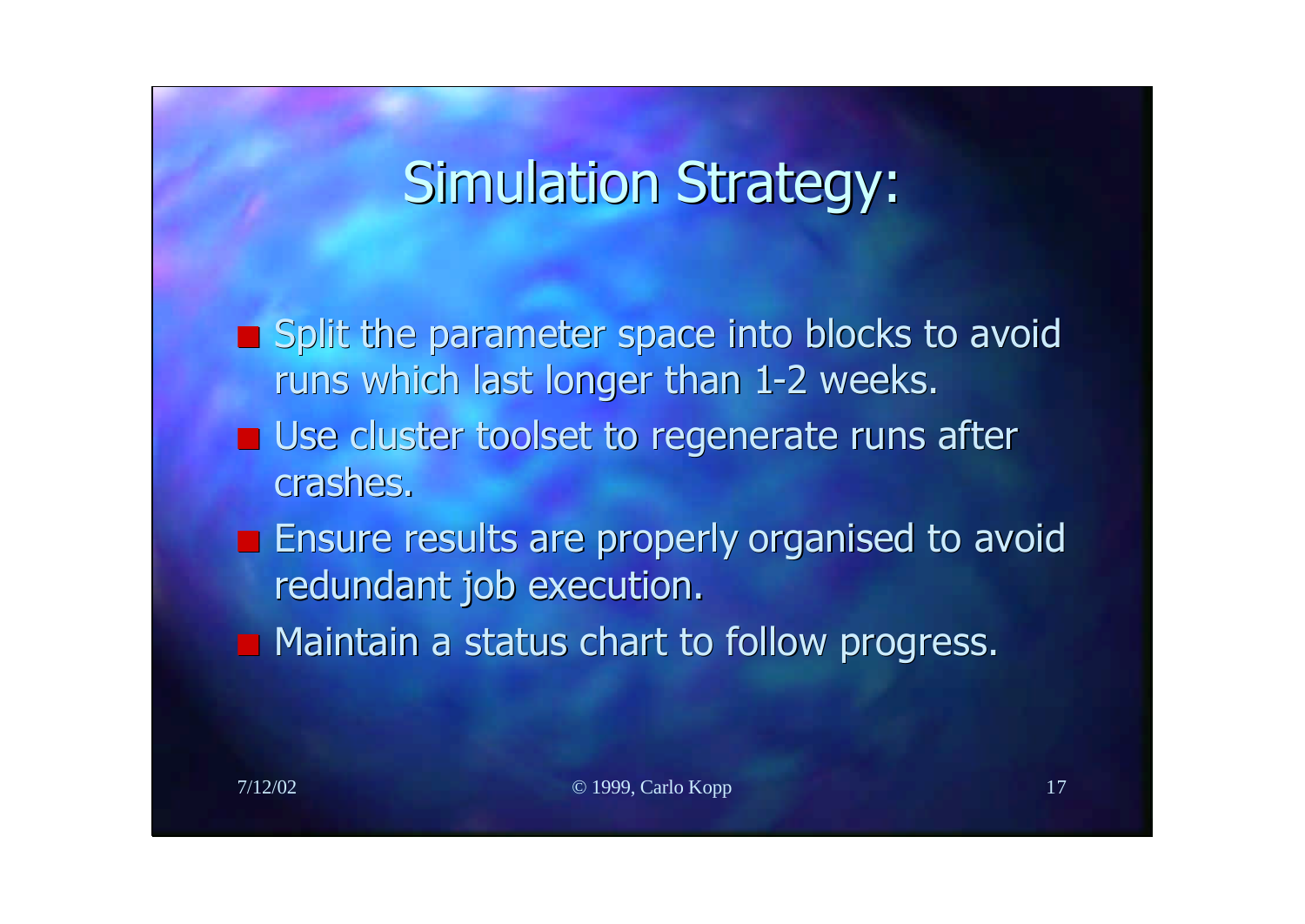# Simulation Results:

**n Highly successful project. n** 99% of parameter space covered by simulations. **n PPME cluster allowed much more ambitious** simulation effort than originally planned 2 years ago.